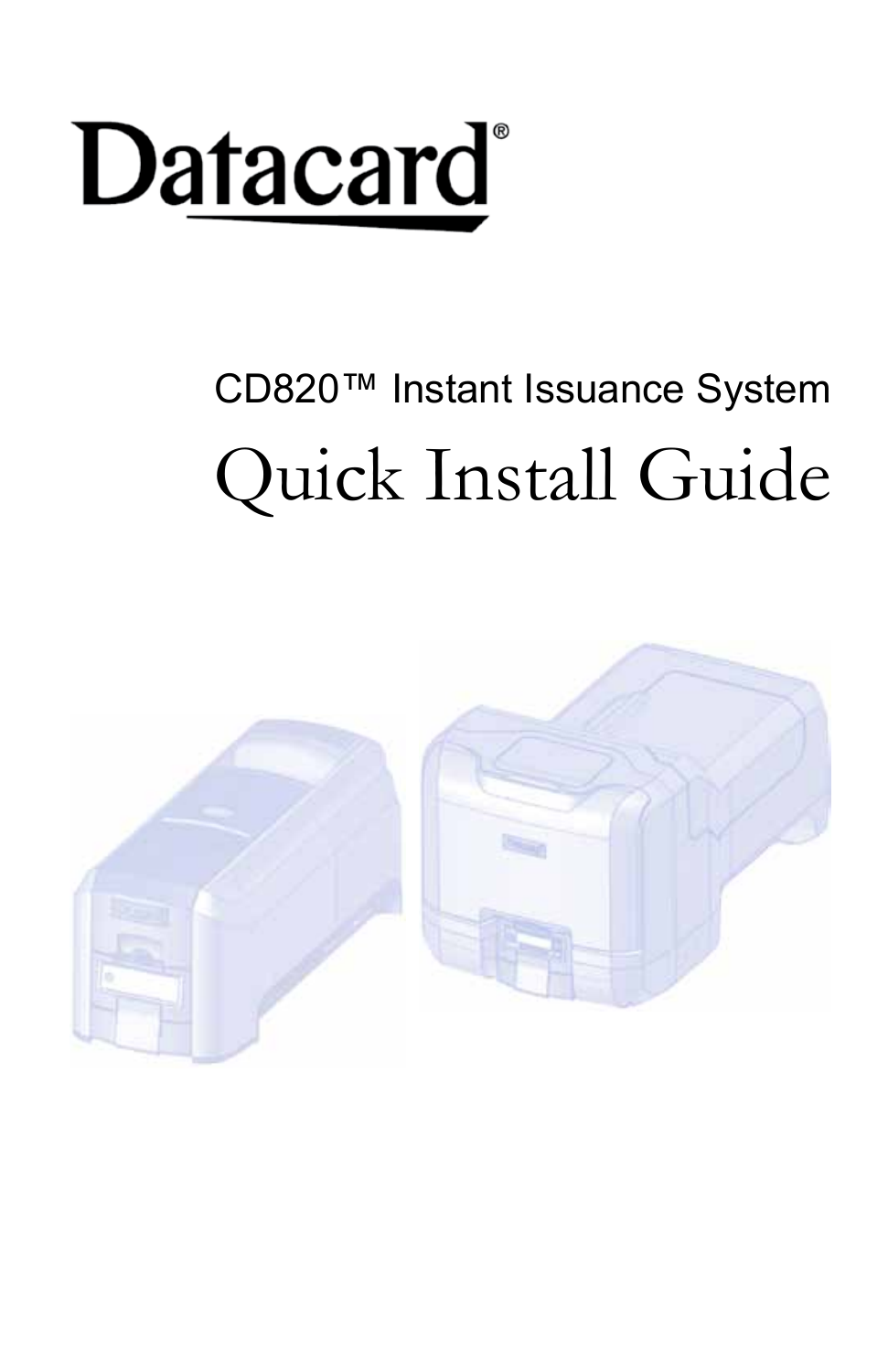Refer to the printer's *Installation and Administrator's Guide*  found on the *Owner's Library* CD for detailed installation instructions.

The latest firmware and user documentation for your CD820 printer is available for download at www.datacard.com.

#### **1. Select a Location for the Printer**

- Install the printer in a location that is clean and well ventilated, free of vibration or shock.
- For venting and clearance, choose an area that's large enough for your printer configuration based on its options. Refer to the site requirements in the printer's *Installation and Administrator's Guide*.
- Do not install the printer in direct sunlight.
- Install the system in a secure location.
- Install the system in a location that has access to an AC outlet and a network port (if you are using a network connection).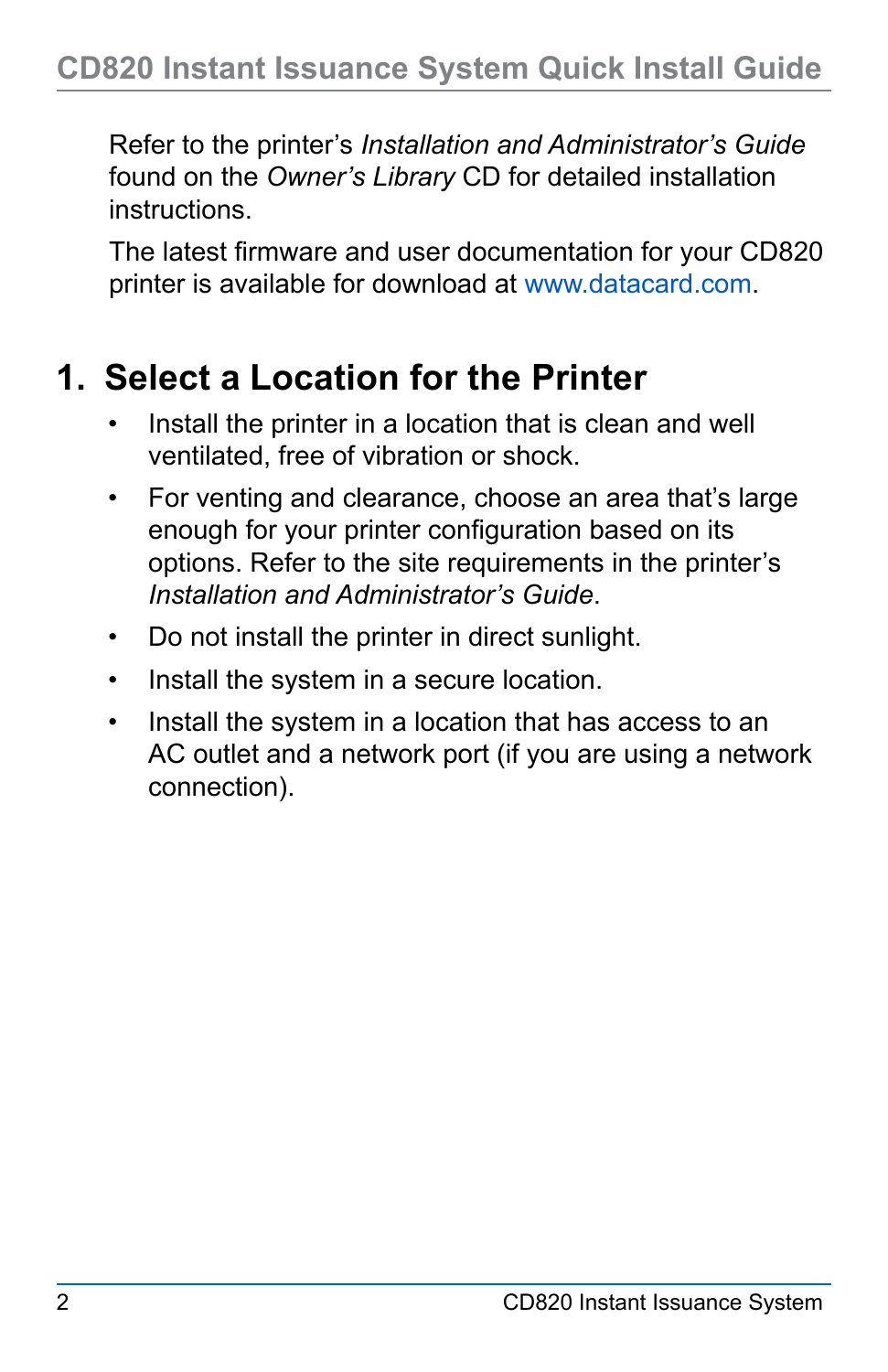#### **2. Set Up the Printer**

a. Remove the printer from its shipping carton.

Refer to the following illustration if the printer has the optional multi-hopper.

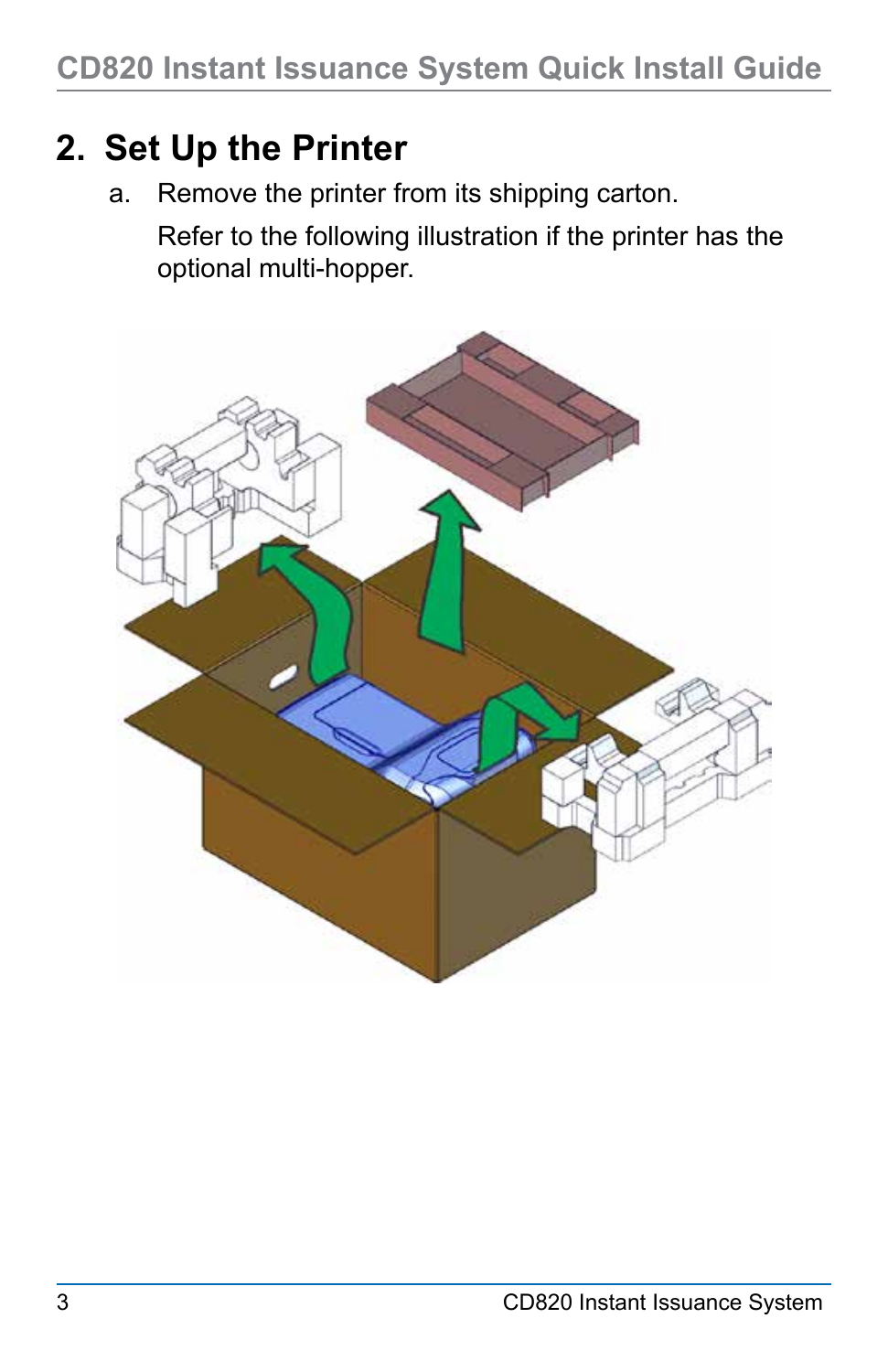b. Unlock the printer and open the printer cover.



c. If the printer has the optional multi-hopper, unlock the printer and open the printer supplies access door and the multi-hopper cover.

Remove the packing material inserted behind the hopper and inside the cover.

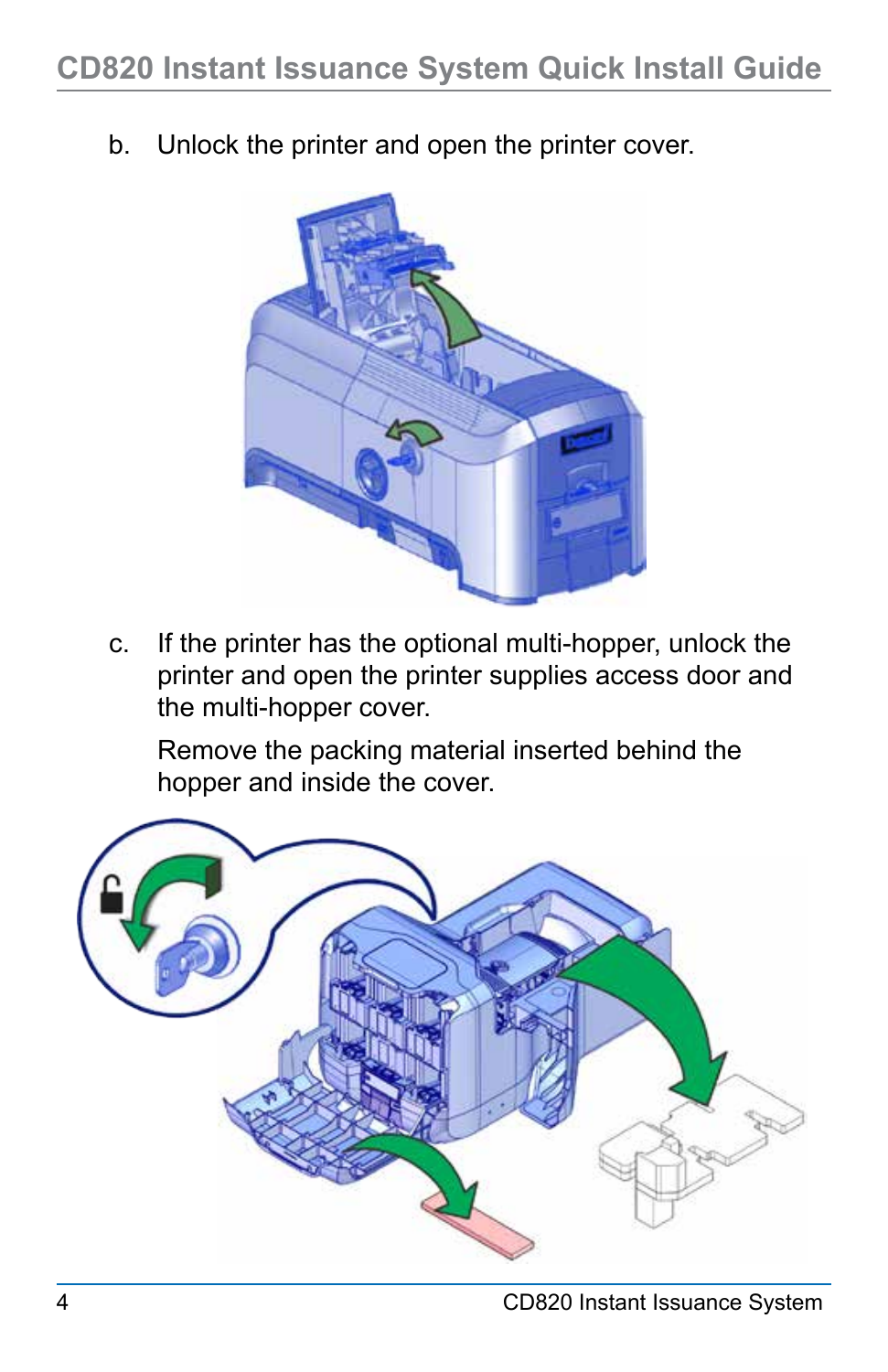#### **3. Load Supplies**

Supplies are ordered separately.

a. Remove the print ribbon cartridge.



b. Load the print ribbon onto the cartridge.

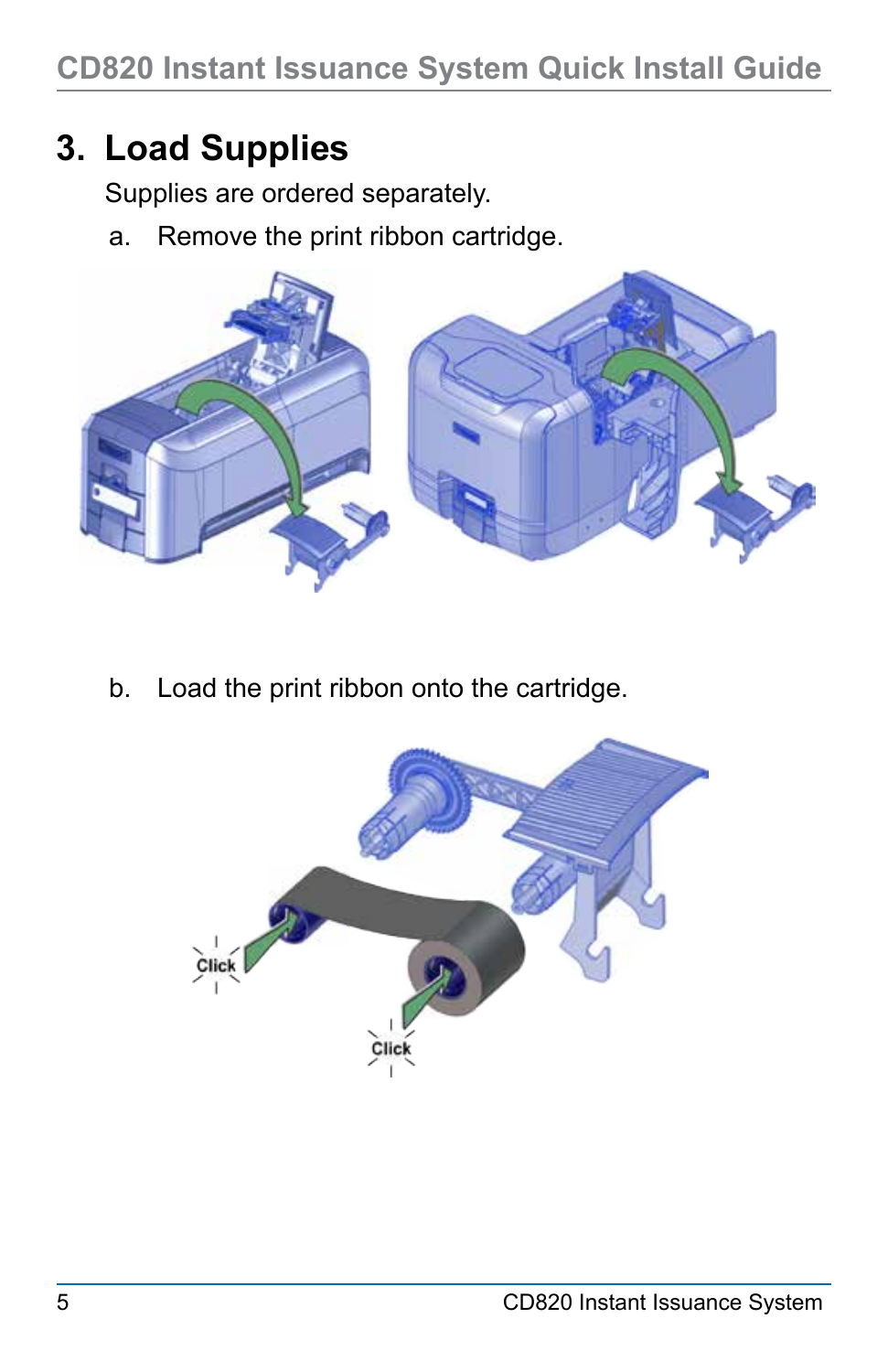c. Load the cleaning sleeve onto the ribbon cartridge.



- d. Install the print ribbon cartridge in the printer.
- e. Close the printer cover. Press down on the cover ridges to make sure that the cover latches properly on both sides.

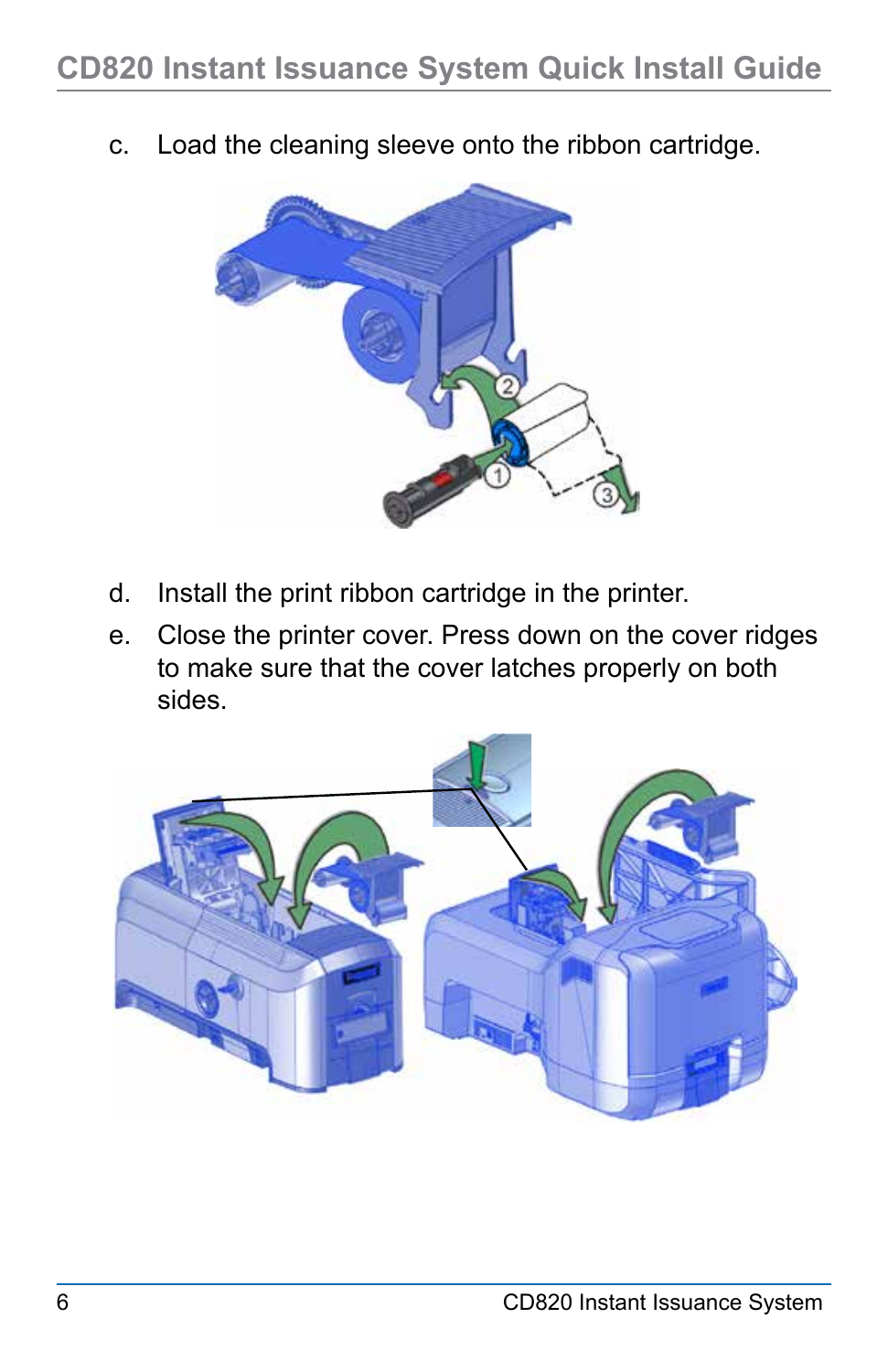f. Load cards in the hopper.



g. Close the printer doors and lock the printer.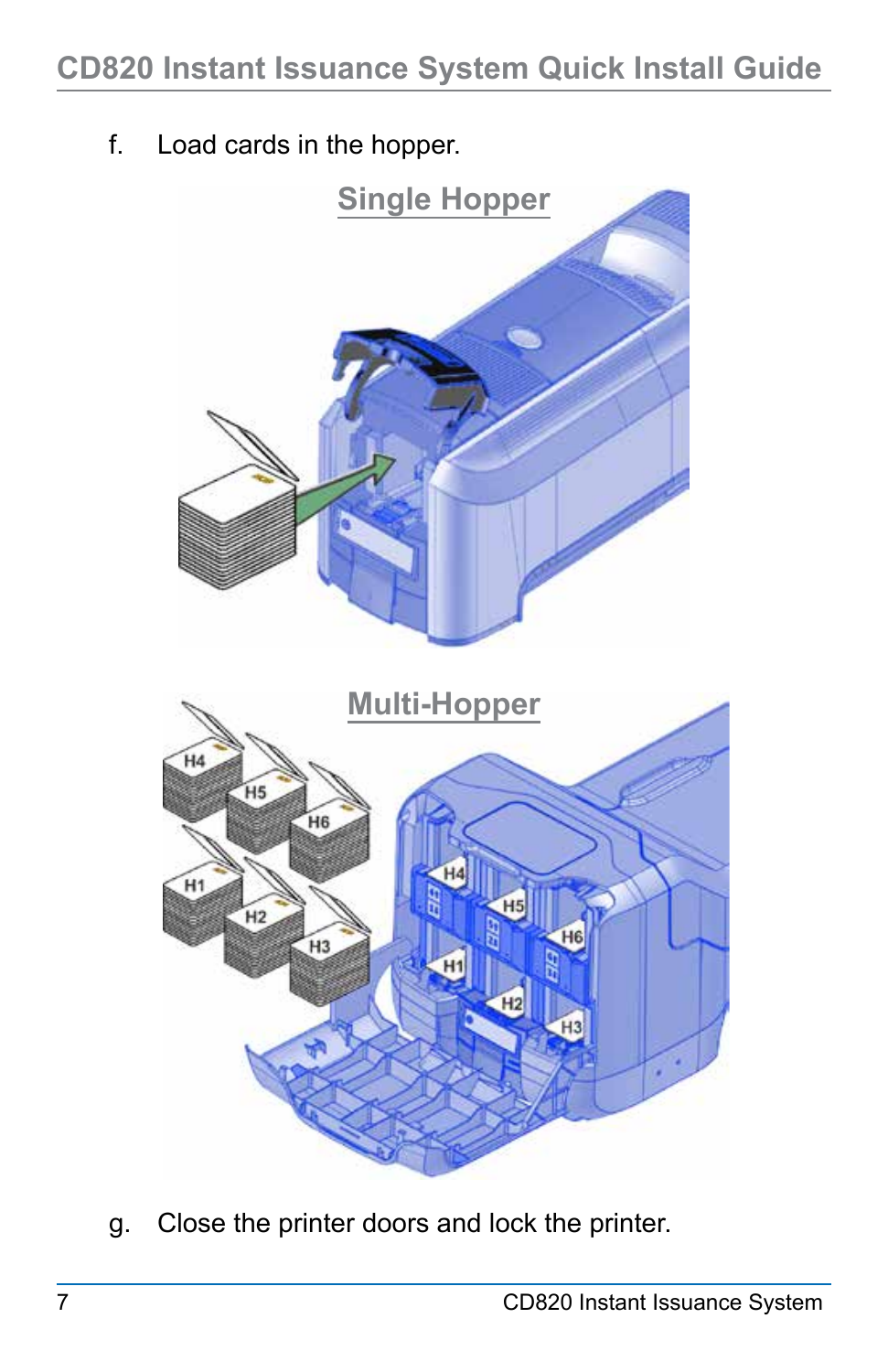#### **4. Plug In and Power On the Printer**

- a. Connect the printer power cord to the printer and to the power supply.
- b. Plug the power supply cord into the power outlet.
- c. Press the power button on the front panel to power on the printer. Wait until the system has powered up and "Print job queue is deactivated" displays on the LCD panel.

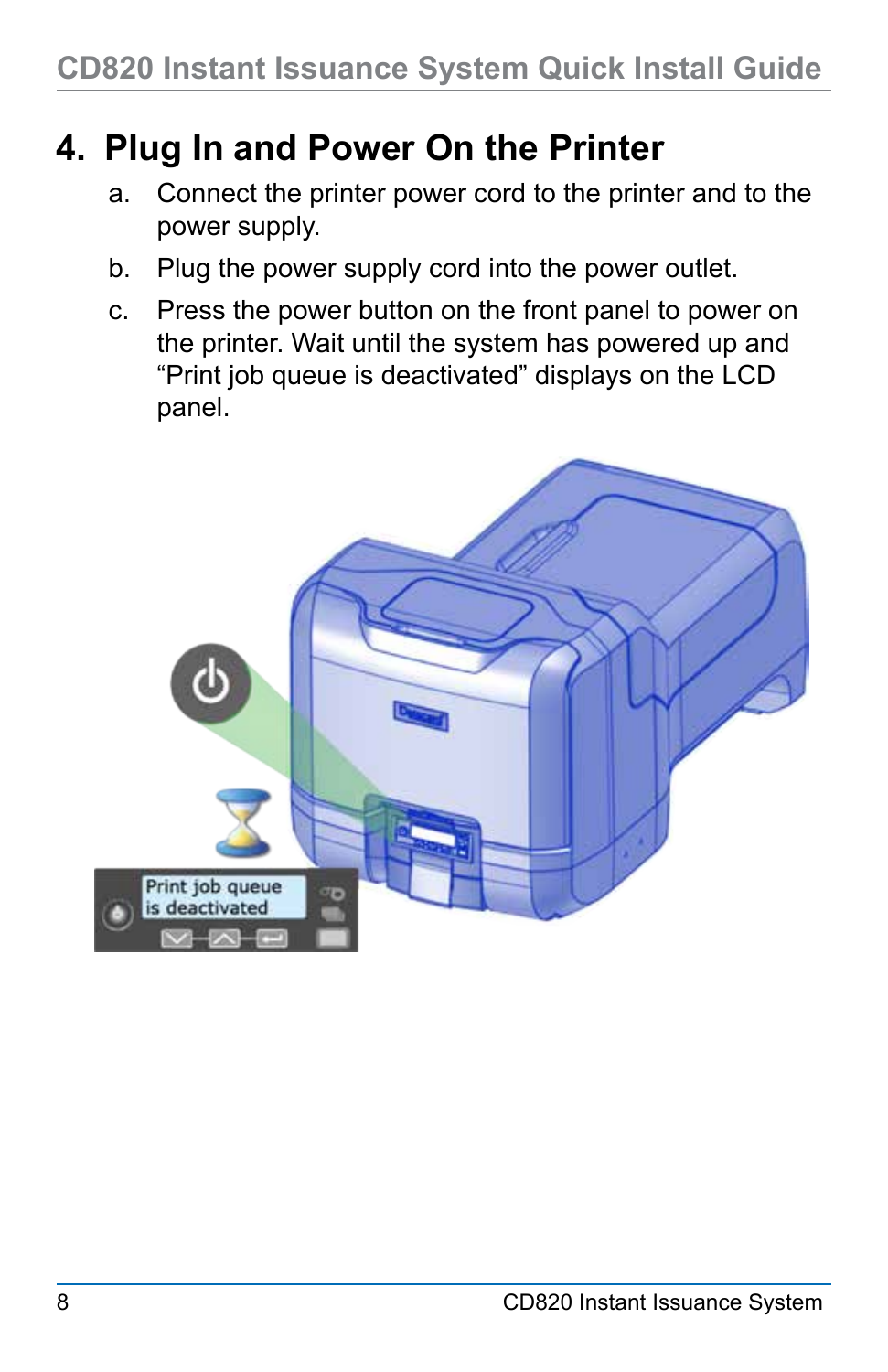#### **5. Activate the Printer Through the Front Panel**

- a. Before you start the activation process, call Datacard Technical Support at 1-800-328-3996 to obtain the activation code.
- b. Have your printer's serial number ready when you call. The printer's serial number is located on the configuration label on the printer swingarm.

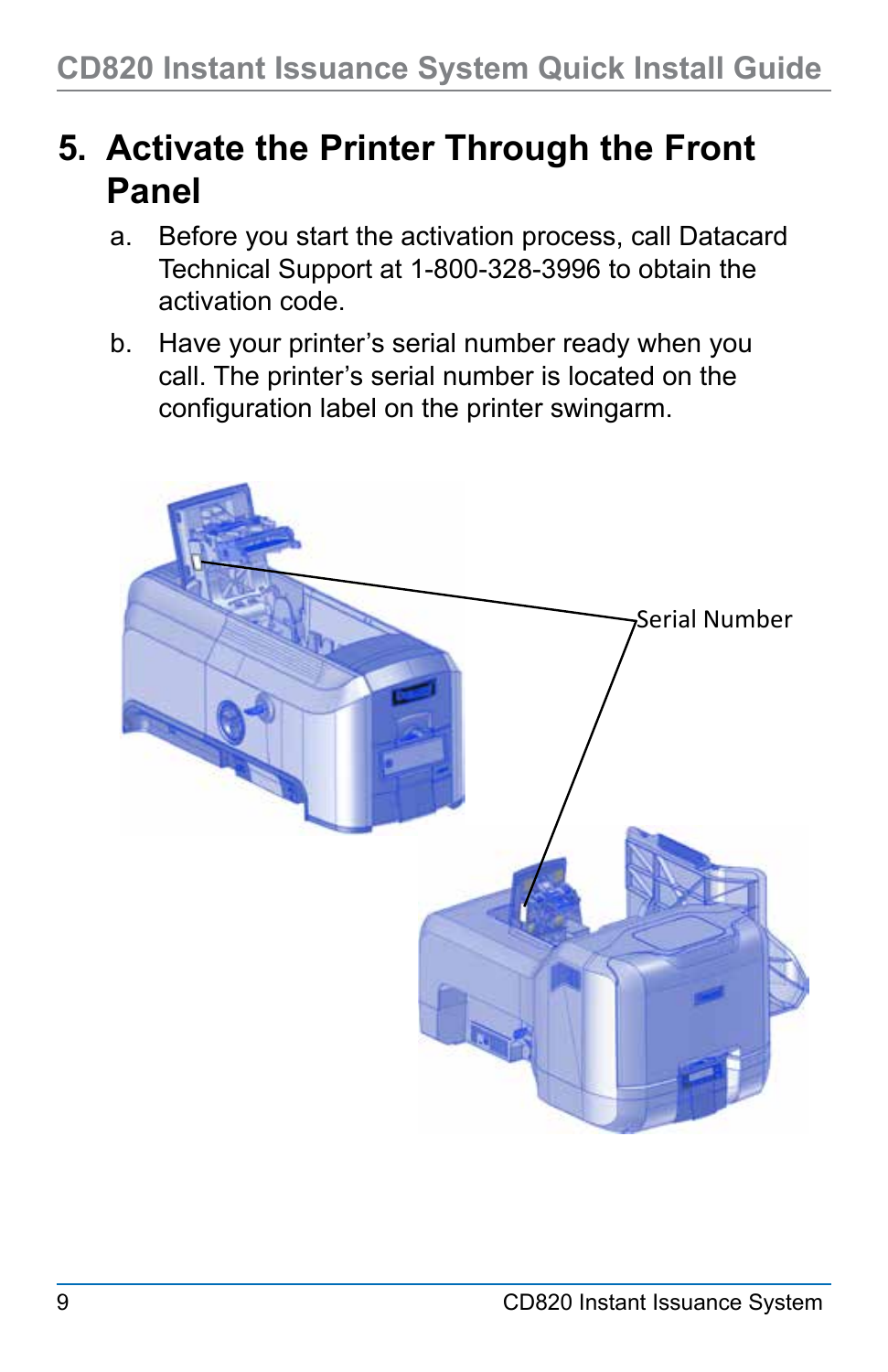c. Enter the activation code.

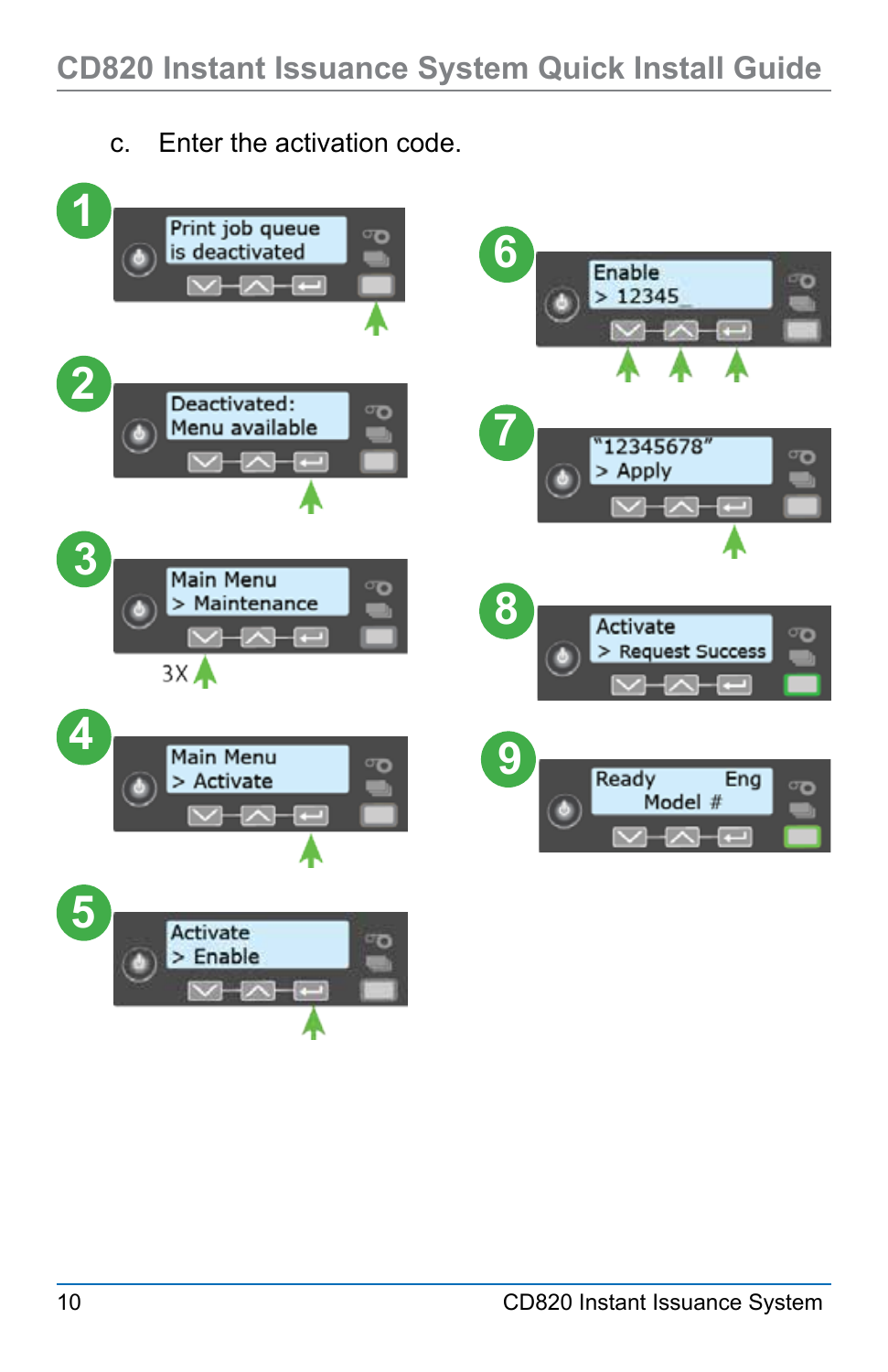#### **6. Set a Static IP Address**

Datacard® CardWizard® issuance software requires the printer to have the same IP address at all times.

a. Obtain the following information from your system administrator:

| IP address                                           |
|------------------------------------------------------|
| Subnet mask                                          |
| Gateway address                                      |
| <u>Llea tha front nanal manu evetam to antar the</u> |

b. Use the front panel menu system to enter the IP address information.

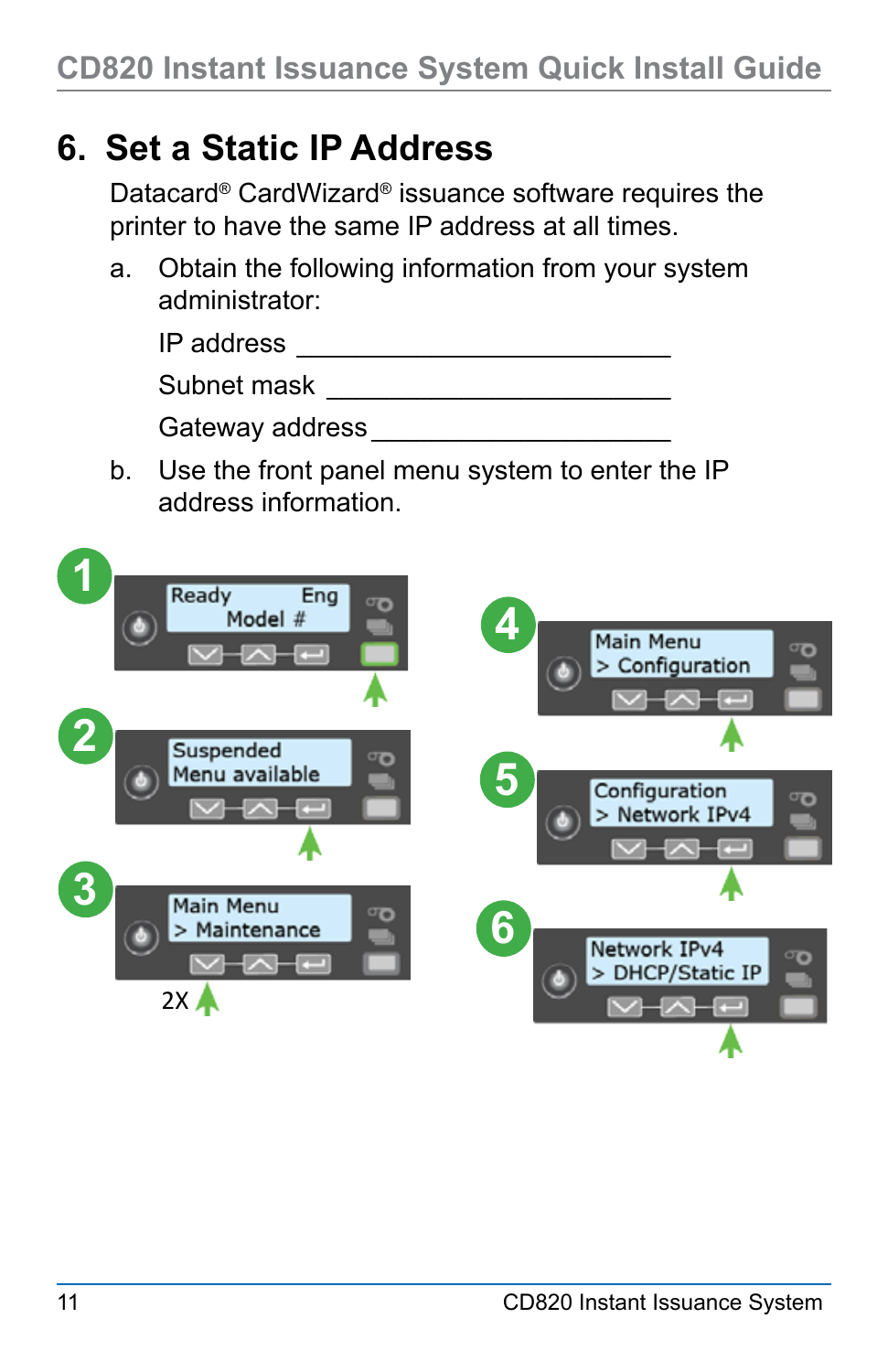

c. Follow the same process to enter the subnet mask and gateway address.



d. Refer to the printer's *Installation and Administrator's Guide* to configure the computer connection to the printer.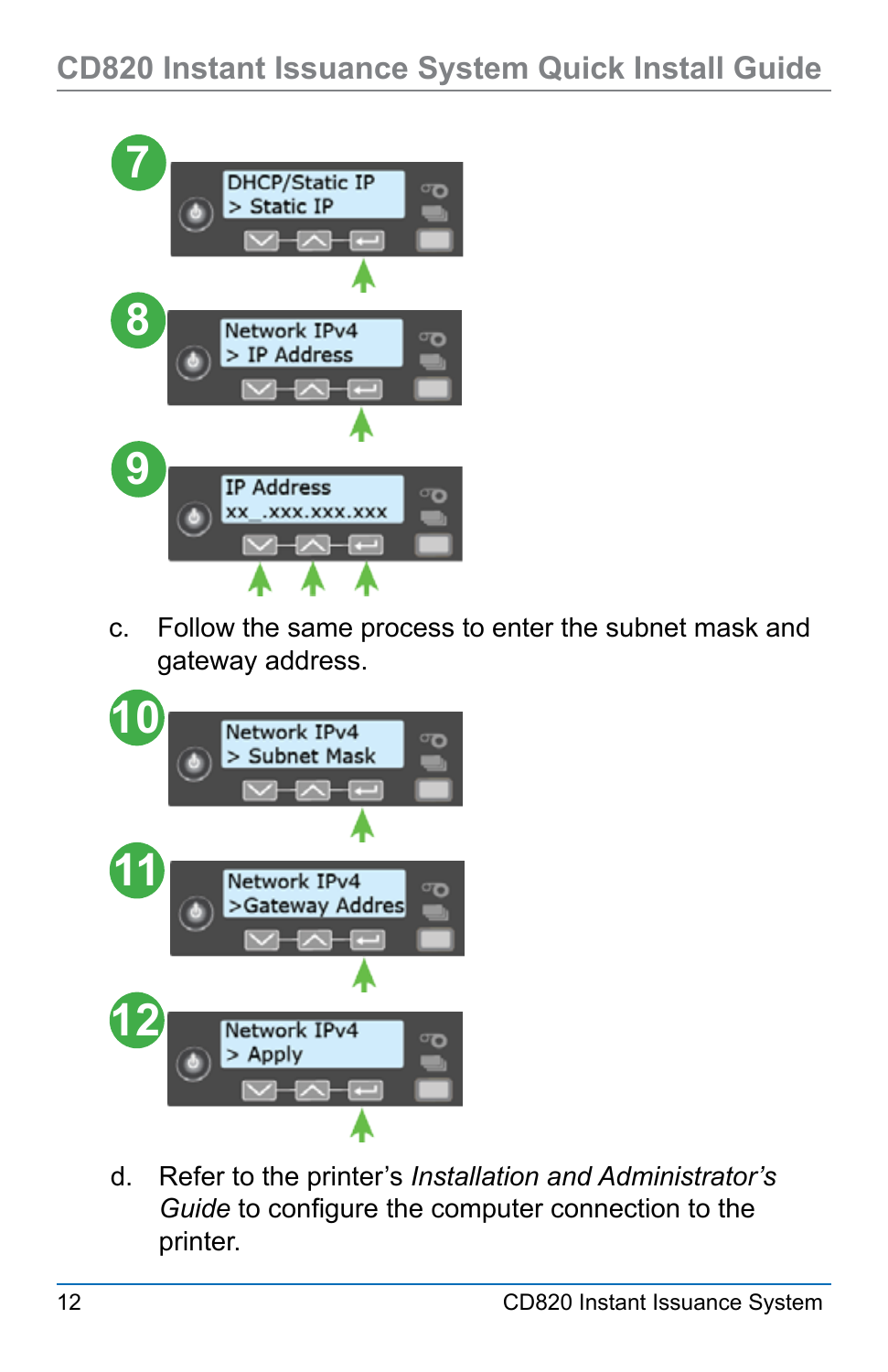### **7. Print a Test Card (Optional)**

Use the printer's LCD panel to print a test card:

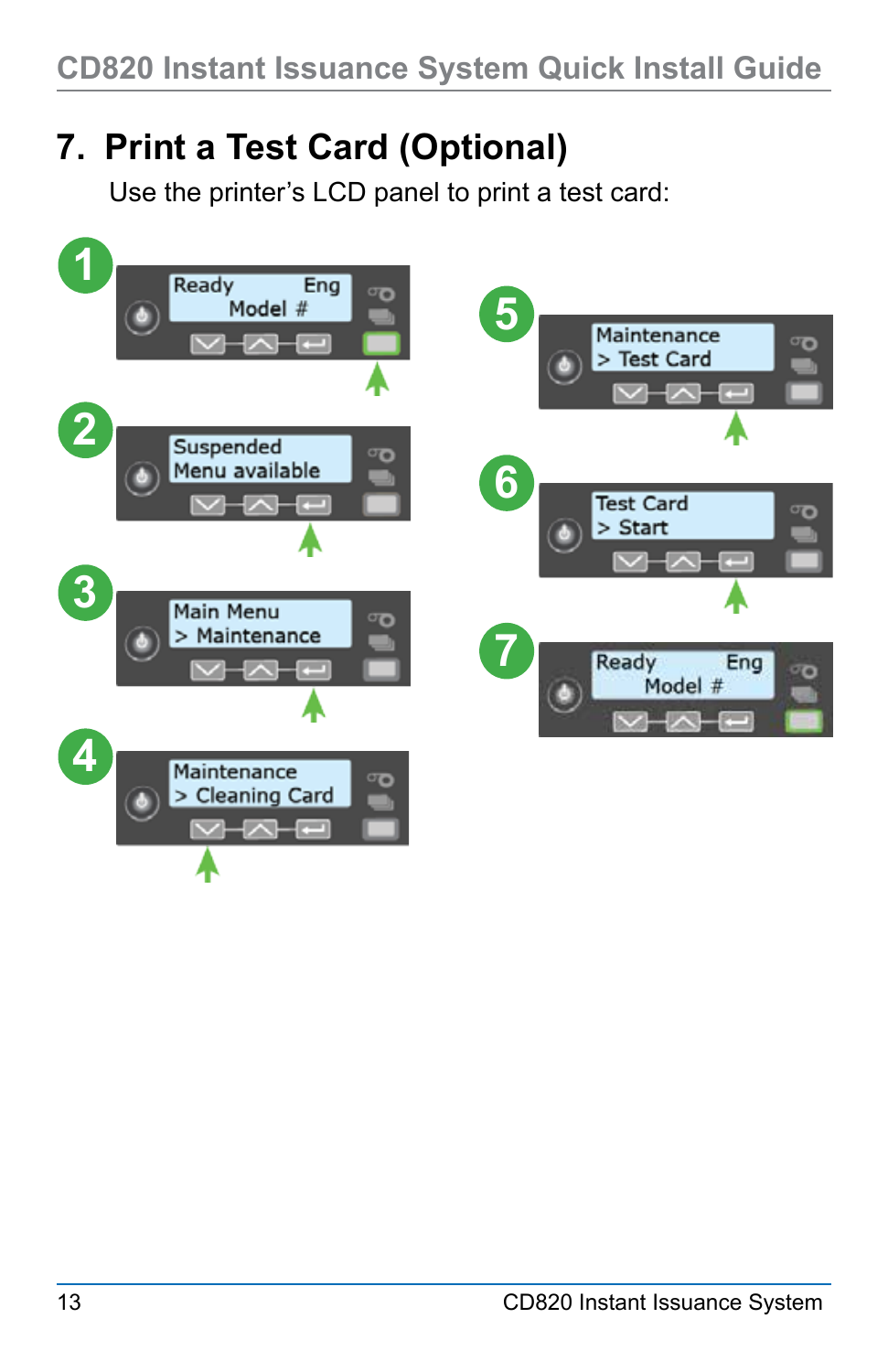#### **8. Next Steps**

- Define the printer to CardWizard software. Refer to the *CardWizard and Card Printer Setup Guide* for information.
- Contact your system administrator to set up the rest of the system.
- Set up security, including network authorization to the printer.
- Refer to the printer's *Installation and Administrator's Guide* for detailed installation instructions.

Please complete a brief survey about your product installation experience at:

https://www.datacard.com/datacard-product-installation-report

**Warning: This product contains chemicals, including lead, known to the State of California to cause cancer, and birth defects or other reproductive harm.** *Wash hands after handling.*

For more information on this warning, refer to: www.datacard.com/califpropwarning.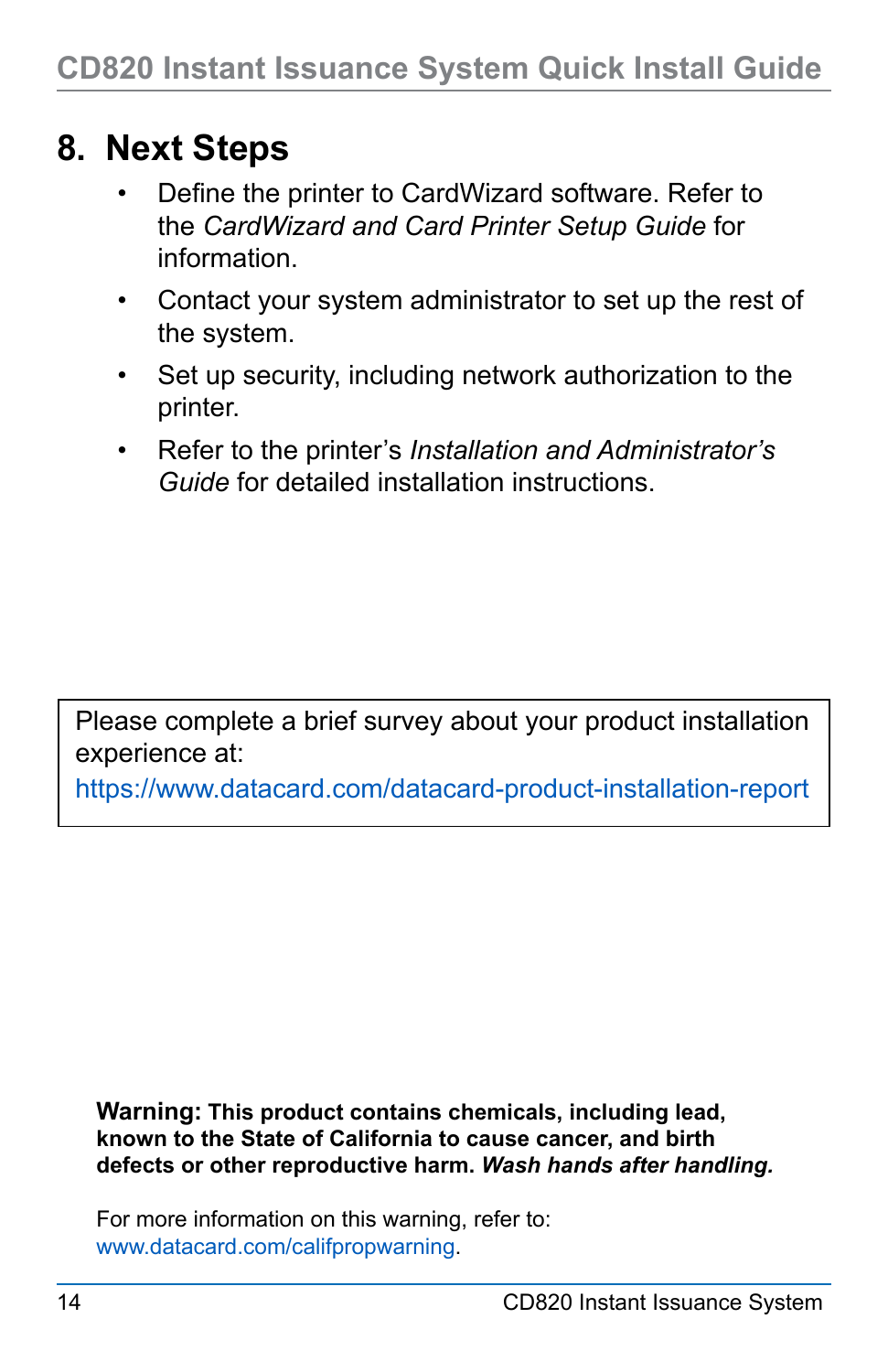#### **Notes**